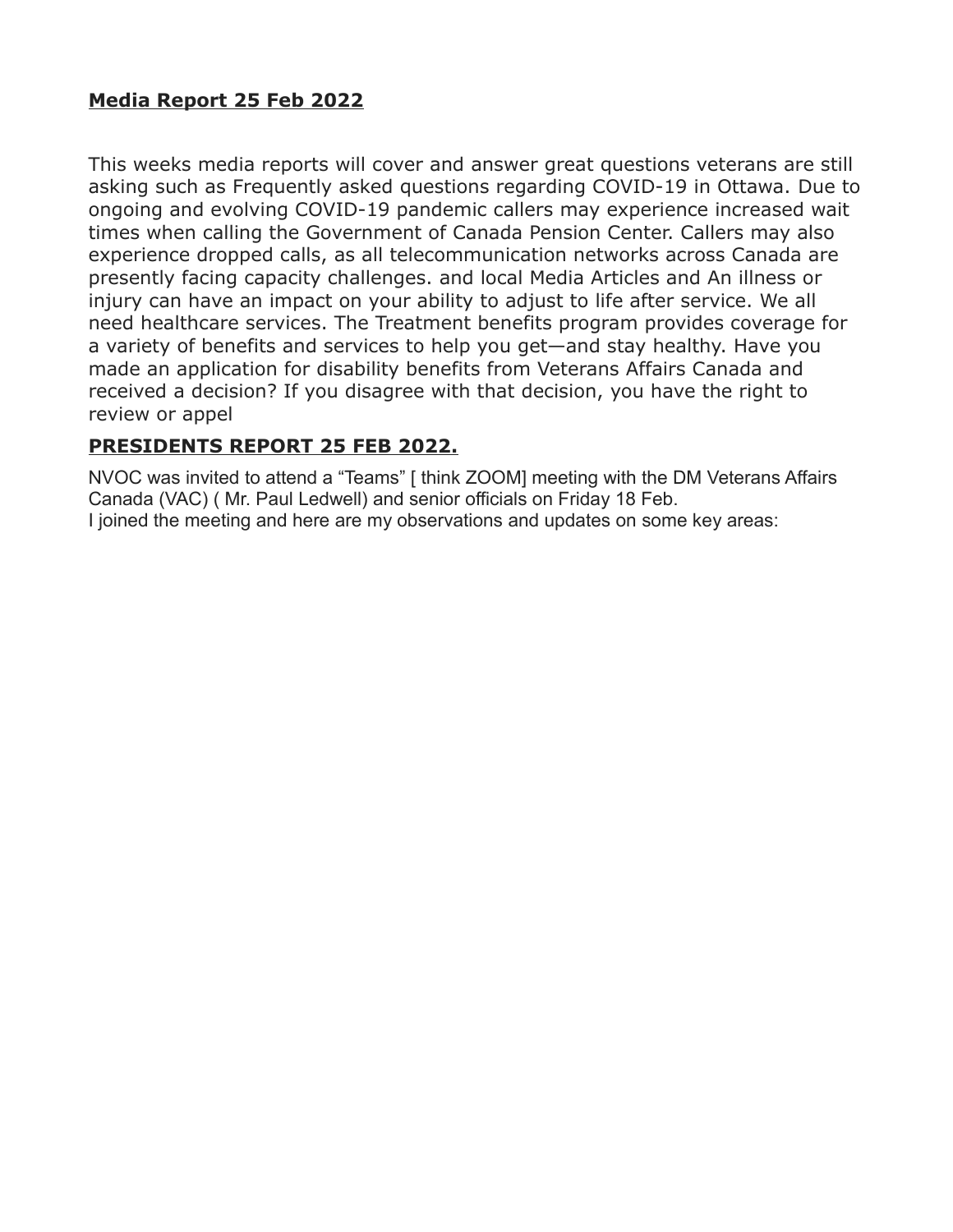- The issues of Military Sexual Misconduct and Military Sexual Trauma have been front and centre and work continues on a substantive response led by survivors and VAC staff for the implementation of supports . There are about 18,000 Military Sexual Misconduct claims so far;
- Processing times, and the level of service the Department can deliver to Veterans through case management and other supports remains the priority. I did comment that our members are concerned that few of the addional temporary staff are being funded into the new Fiscal Year. There are almost 300 staff who do not have contract extensions after March 31st.The good news is that the Minister has been given an addional \$140 million for contract extensions for these new staff. Recruiting and training new people has been a success since 2018 and being able to retain most of these new hires is important for all veterans. In March 2020 there were over 49,000 claims awaiting a decision and now there are about 33,000 claims waiting. This backlog is one of the most significant source of frustration and complaint by veterans.
- The new Minister's Advisory Group members have not been announced. NVOC has submitted two members of our Board of Directors as potential members of one of the six Groups. We seek NVOC membership with a goal of reconvening meetings in the near term. We were told that the Minister will be announcing membership "soon"?;
- Mental Health initiatives will begin ! April with a new program reported on to our members in earlier Media Reports. This will garner a lot of attention and could well be a model for future initiatives by VAC. The question was asked if consideration could be made to include family members? Under consideration.
- NVOC has been focused on Long Term Care since we formed and I always ask about progress. VAC does now support an "Age in Place" effort to keep veterans in their homes for as long as is feasible/possible.;
- Military transition into civilian life; post service employment and homelessness were all briefed. Efforts are being made on all these issues.
- The Royal Canadian Legion Dominion Command HQ will resume "in person" working again on 1 March at "Legion House" in Ottawa. They will be announcing new "biodegradable" poppy and wreath supplies for this years campaign,;
- The "Roundtable" did talk about veterans getting the right support at the right time. Approvals for veteran claims remain a priority issue.The DM is keen on maintaining a strong veterans community that includes him and VAC staff and all veterans. He impresses me with his candor and enthusiasm.

NATO NEWS AND THOUGHTS [From SHELLDRAKE] 25 February 2022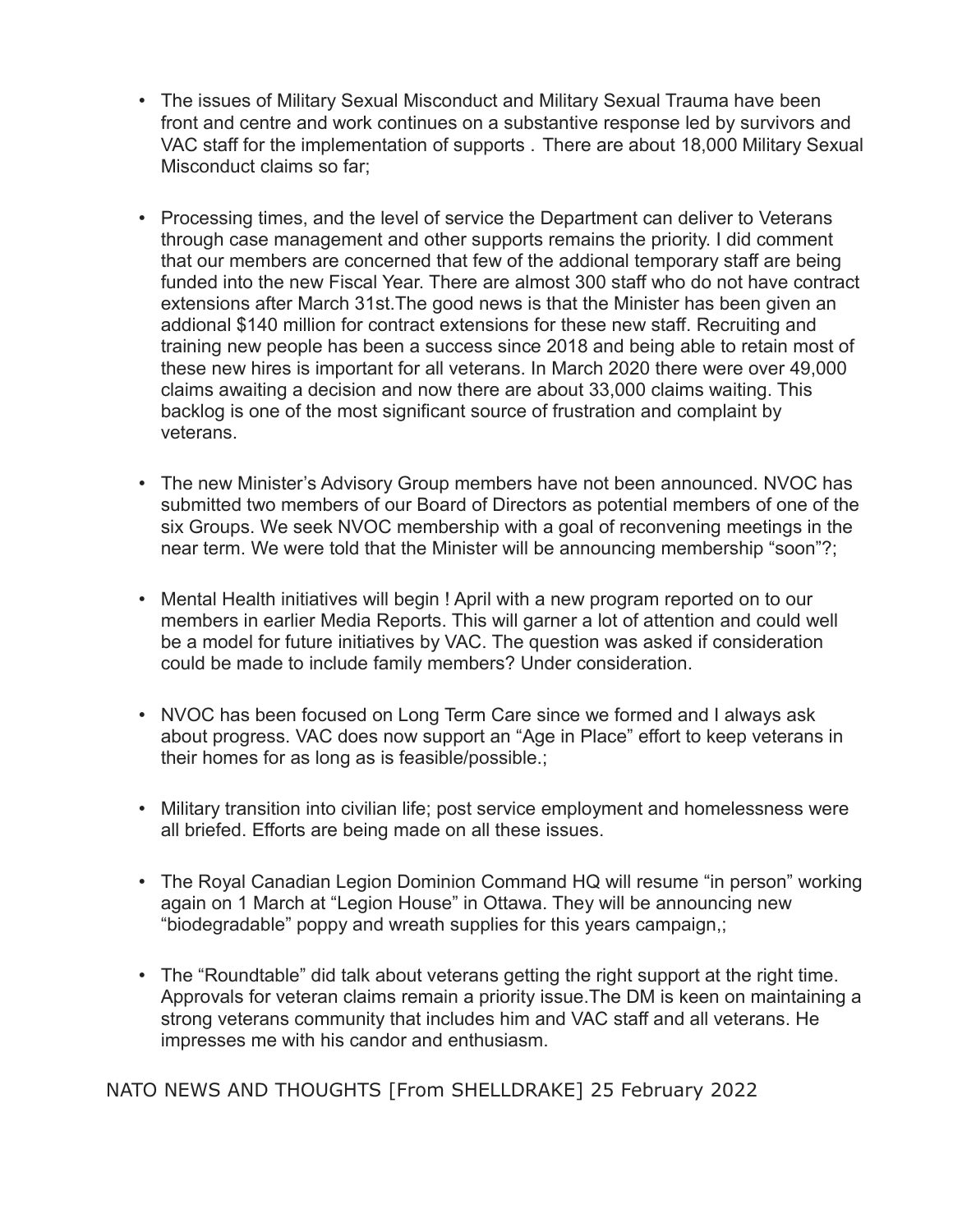Personal Comment: Lord Hastings Lionel Ismay was NATO's first Secretary General, a position he was initially reluctant to accept. By the end of his tenure however, Ismay had become the biggest advocate of the organization he had famously said earlier on in his political career, was created to "keep the Soviet Union out, the Americans in, and the Germans down." If you read and hear all the nonsense being spouted about NATO being "united and strong" - hope you are not thinking it to be real? The late Senator John McCain once called Russia a "gas station with an Army!"

Putin makes his move. After a meeting of Russia's Security Council on Monday, Russian President Vladimir Putin [signed](https://geopoliticalfutures.com/mailster/305225/8f7083d1226c6fc4572ce12595b6890a/aHR0cDovL2tyZW1saW4ucnUvZXZlbnRzL3ByZXNpZGVudC9uZXdzLzY3ODI5) a decree recognizing the independence of the selfproclaimed Donetsk and Luhansk people's republics. Putin and the two breakaway regions of Ukraine also signed cooperation treaties that permit Russia to send "peacekeeping" forces to Donetsk and Luhansk. Following the declaration, Syria, South Ossetia, Abkhazia, Nagorno-Karabakh, Venezuela, Cuba and Nicaragua all expressed their [support](https://geopoliticalfutures.com/mailster/305225/8f7083d1226c6fc4572ce12595b6890a/aHR0cHM6Ly93d3cucmJjLnJ1L3BvbGl0aWNzLzIyLzAyLzIwMjIvNjIxNDAyYmU5YTc5NDc1N2VkYTNhMDcz) for Putin's decision.

Europe's response. Top EU officials immediately [condemned](https://geopoliticalfutures.com/mailster/305225/8f7083d1226c6fc4572ce12595b6890a/aHR0cHM6Ly93d3cuY29uc2lsaXVtLmV1cm9wYS5ldS9lbi9wcmVzcy9wcmVzcy1yZWxlYXNlcy8yMDIyLzAyLzIxL3ByZXNzLXN0YXRlbWVudC1ieS1wcmVzaWRlbnQtY2hhcmxlcy1taWNoZWwtb2YtdGhlLWV1cm9wZWFuLWNvdW5jaWwtYW5kLXByZXNpZGVudC11cnN1bGEtdm9uLWRlci1sZXllbi1vZi10aGUtZXVyb3BlYW4tY29tbWlzc2lvbi0yMS1mZWJydWFyeS0yMDIyLw) Russia's move and pledged to implement new sanctions against those involved. The EU's foreign policy chief [said](https://geopoliticalfutures.com/mailster/305225/8f7083d1226c6fc4572ce12595b6890a/aHR0cHM6Ly93d3cucmV1dGVycy5jb20vd29ybGQvZXVyb3BlL2V1LWVudm95cy1kaXNjdXNzLXNjb3BlLXNhbmN0aW9ucy1hZnRlci1ydXNzaWFuLW1vdmUtdWtyYWluZS1yZWdpb25zLTIwMjItMDItMjIv) the bloc's top diplomats will discuss how to proceed with sanctions during a foreign ministers meeting on Tuesday. The United Kingdom also [pledged](https://geopoliticalfutures.com/mailster/305225/8f7083d1226c6fc4572ce12595b6890a/aHR0cHM6Ly93d3cuYmJjLmNvbS9uZXdzL3VrLXBvbGl0aWNzLTYwNDc2MTM3) to impose sanctions. Meanwhile, German Chancellor Olaf Scholz announced on Tuesday that Germany will [block](https://geopoliticalfutures.com/mailster/305225/8f7083d1226c6fc4572ce12595b6890a/aHR0cHM6Ly93d3cucG9saXRpY28uZXUvYXJ0aWNsZS9nZXJtYW55LXRvLXN0b3Atbm9yZC1zdHJlYW0tMi8) certification of the Nord Stream 2 gas pipeline.

Earlier last week, Russia took steps to de-escalate the situation on its border with Ukraine, announcing the end of the "active phase" of military exercises and posting a video showing their return of troops from the border to their normal locations. Moscow also said that negotiations with the West would continue. For its part, Ukraine made sure to say that the likelihood of military clashes was, but only a few days later, things started heating up in Donbas.

What Happened

- The Donetsk People's Republic said about 600 shells were fired over the past 24 hours.
- The head of the Luhansk People's Republic signed a decree on a general mobilization . DPR leaders followed suit. The head of the LPR signed a decree on the transfer of state bodies, enterprises and organizations to wartime conditions
- On Feb. 19, the DPR was evacuated.
- A group of the Ministry of Emergency Situations of Russia flies to the Rostov region to organize the reception of citizens of the DPR and LPR. A state of emergency is imposed in Rostov.

About the Evacuation

- Some 700,000 people are ready to leave the area, according to a statement from the DPR, The evacuation is conducted by the Ministry of Emergency Situations in coordination with local cities and regions.
- Russia has not confirmed the evacuation. According to a source at TASS news agency, there are temporary accommodation centers for only 10,000 places and they will be deployed in the Rostov region in the near future.
- The largest companies in Yakutia are ready to accept only 1,500 refugees. Alrosa, Elgaugol and Kolmar are ready to help the evacuees, including with employment.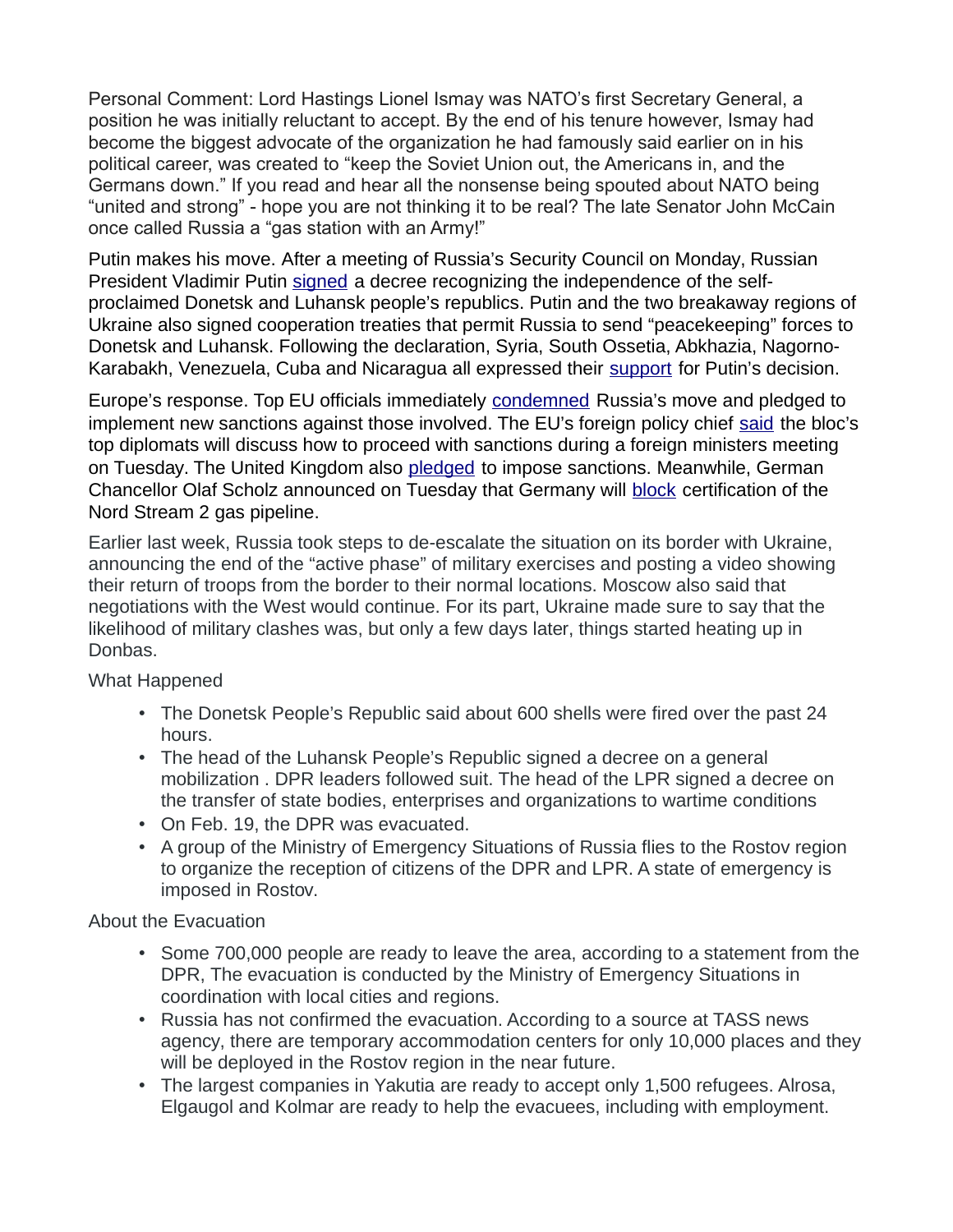- The deputy head of the Russia's Ministry of Emergency Situations osaidefugees from Donbass can be sent to seven regions of Russia
- Bottom Line: Either the DPR is providing incorrect information about the number of refugees to raise noise, or the Kremlin provide incorrect information because it doesn't want to show that DPR residents are leaving en masse.

#### On Military Operations

- Still, it seems that Russia still doesn't want to start on outright war. The number of troops on the border with Ukraine are less than the number of troops in the Ukrainian army, and Russia has not prepared any additional reserves. The West is ill prepared too, judging by a still modest troop presence, and military supplies from the United States and NATO have dropped sharply since Feb. 16.
- Russia wants to convey a sense that its moves are a symmetrical response to the evacuation of Western embassies and citizens from Kiev.
- Ukraine notes that the situation in the east of Ukraine is under control. The president went to the Munich conference today.
- Donbass is ready for a constructive dialogue in the contact group on specific issues and with specific proposals
- Area behind the front lines are not panicked. Stores are full of goods and products, and managers say vendors will carry groceries without interruption.
- The situation in the front-line settlements from where the evacuation is taking place (given by the telegrams of the Donbass channel) is also not very similar to martial law

#### Stray Notes

- In the village of Luganskoye, the night passed quietly.
- Kalinovka, Molochny, Sanzharovka were under fire. The Ukrainian army fired 120 mm mortars, grenade launchers and small arms. Though this is somewhat commonplace, the villagers are worried. The first bus left for evacuation yesterday.
- In Yasinovataya, Things were relatively quiet. Residents are trying to send out children and the elderly as much as possible.In Panteleymonovka, damage was sustained by shelling from the Ukrainian army.Heavy artillery was heard in Makiivka.

Dokuchaevsk. "It was noisy at night.but Everything works in the city: shops, market. Communications are working. There is no panic."

Three residential buildings were damaged in Zaitsevo

• U.S. President Joe Biden, citing intelligence, said that Vladimir Putin had decided on a new invasion of Ukraine and it would begin in the coming days under the pretext of genocide in Donbass.

### • **Funding announced to address wait times for Veterans / Annonce d'un financement en vue de réduire les temps d'attente pour les vétérans**

#### **(Le français suit)**

#### Dear stakeholders,

The Honourable Lawrence MacAulay, Minister of Veterans Affairs and Associate Minister of National Defence, today announced funding of \$139.6 million over two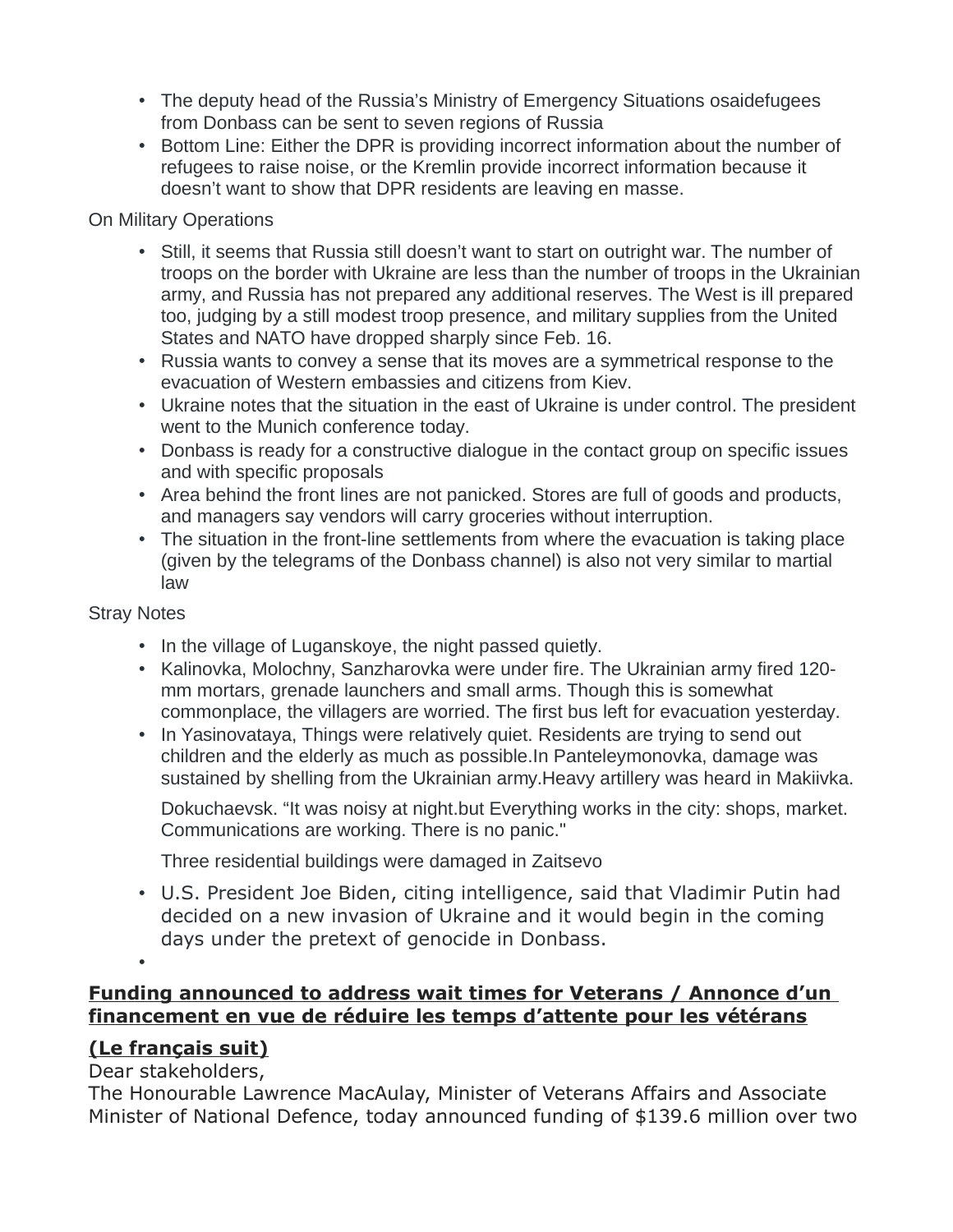years to extend temporary positions as part of action to address the backlog of disability benefit applications at Veterans Affairs Canada (VAC).

Between 2015-16 and 2019-20, VAC experienced a 40% increase in disability benefit applications, including an increase of more than 75% in first applications. In June 2020, the Department released its strategy to address the long-standing issue of processing times for benefits, and hired more than 350 additional temporary employees dedicated to the issue. Combined with improvements to the decision-making process, the Department has reduced the backlog by 40%, from 23,000 to just over 14,000.

By March 2022, we expect to have cut the number of applications waiting longer than our 16-week service standard by half (from about 23,000 to 11,500), based on current forecasts and to about 5,000 by spring 2023.

[Read the news release.](https://www.canada.ca/en/veterans-affairs-canada/news/2022/02/funding-announced-to-address-wait-times-for-veterans.html)

Paul Ledwell

Deputy Minister, Veterans Affairs Canada

Chers intervenants,

L'honorable Lawrence MacAulay, ministre des Anciens Combattants et ministre associé de la Défense nationale, a annoncé aujourd'hui un financement de 139,6 millions de dollars sur deux ans afin de prolonger la période d'emploi de 595 postes temporaires dans le cadre du plan d'action visant à réduire l'arriéré des demandes de prestations d'invalidité à Anciens Combattants Canada (ACC). Entre 2015-2016 et 2019-2020, les demandes de prestations d'invalidité ont augmenté de 40 % à ACC, ce qui inclut une hausse de plus de 75 % du nombre de premières demandes. En juin 2020, le Ministère a présenté sa stratégie visant à résoudre le problème de longue date des délais de traitement des demandes de prestations et a embauché plus de 350 employés temporaires supplémentaires travaillant à cet enjeu. Grâce à ces embauches et aux améliorations apportées au processus de prise de décisions, le Ministère a réduit l'arriéré de 40 %, le faisant passer de 23 000 demandes à un peu plus de 14 000.

D'ici mars 2022, nous nous attendons à avoir réduit de moitié le nombre de demandes dont le délai de traitement dépasse notre norme de service de 16 semaines (faisant passer l'arriéré d'environ 23 000 à 11 500), d'après nos prévisions actuelles, et nous nous attendons à ce que cet arriéré se chiffre à 5 000 demandes d'ici le printemps 2023.

[Vous pouvez lire le communiqué de presse.](https://www.canada.ca/fr/anciens-combattants-canada/nouvelles/2022/02/annonce-dun-financement-en-vue-de-reduire-les-temps-dattente-pour-les-veterans.html)

Paul Ledwell

Sous-ministre, Anciens Combattants Canada

#### **IN THE MEDIA**

[Major breakthrough in veterans' treatment benefits](http://sm1.multiview.com/t/gcH1AAhbaBPWMP0lQLFWeCUK7WaaCCvFQRUoaaaaCCvBRA4L37aa?m=0XkUyTulmblek~25x7Ules.glm~amp;k=mlWikhgzYpXsW~25BtiXse.uX0~amp;e=IU~amp;4=)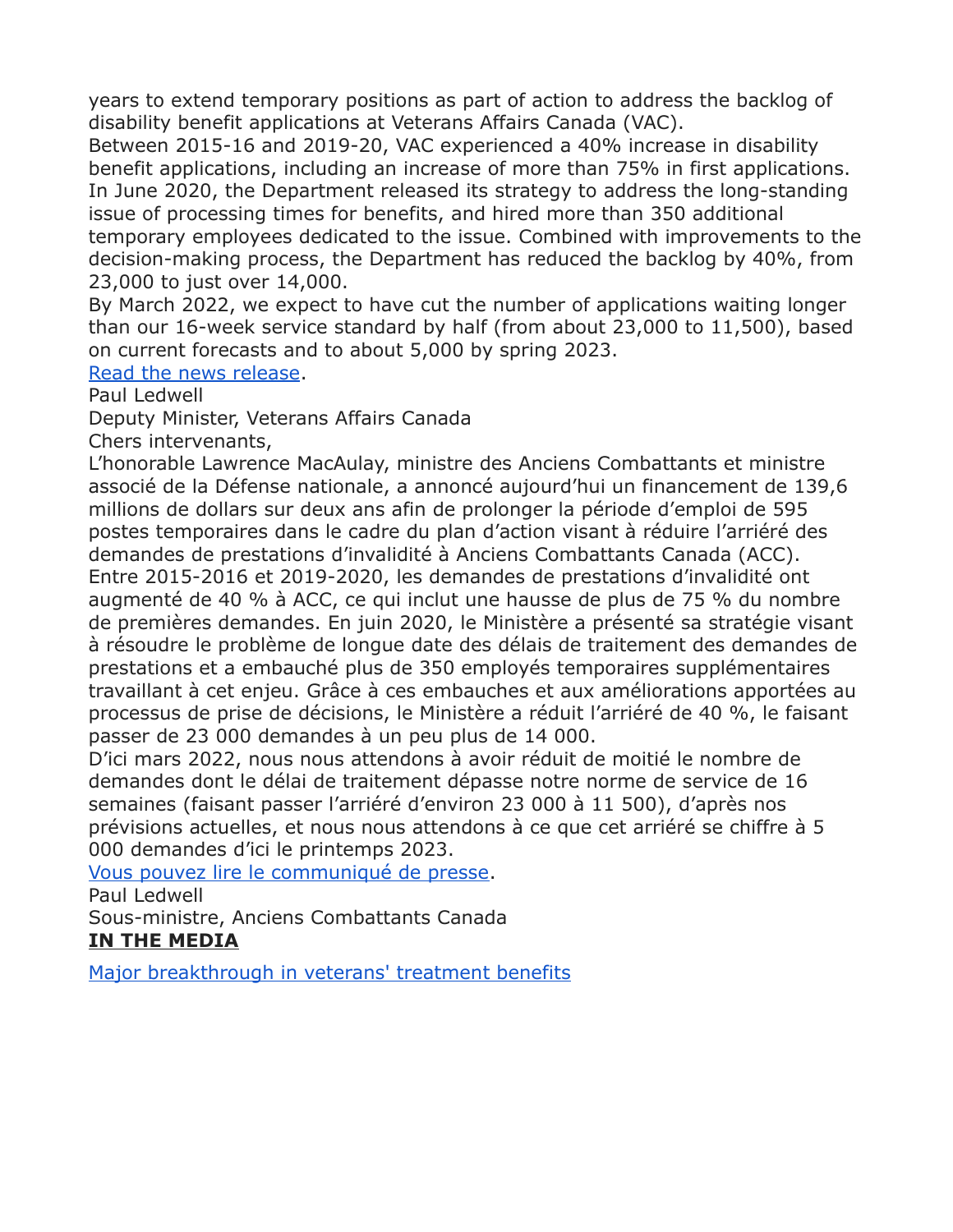[Canadian Forces publishing new ethos in wake of sexual misconduct crisis:](http://sm1.multiview.com/t/gcH1AAhbaBPWMP0lQLFWeCUK7WaaCCvFQRUoaaaaCCvBRA4L37aa?m=0XkUyTulmblek~25x7Ules.glm~amp;k=mlWikhgzYpXsW~25BtiXse.uX0~amp;e=m~amp;q=)  ['Trusted to Serve'](http://sm1.multiview.com/t/gcH1AAhbaBPWMP0lQLFWeCUK7WaaCCvFQRUoaaaaCCvBRA4L37aa?m=0XkUyTulmblek~25x7Ules.glm~amp;k=mlWikhgzYpXsW~25BtiXse.uX0~amp;e=m~amp;q=) [La Ville d'Ottawa](http://sm1.multiview.com/t/gcH1AAhbaBPWMP0lQLFWeCUK7WaaCCvFQRUoaaaaCCvBRA4L37aa?m=0XkUyTulmblek~25x7Ules.glm~amp;k=mlWikhgzYpXsW~25BtiXse.uX0~amp;e=o~amp;q=)

[La Ville d'Ottawa pourrait demander l'aide des Forces armées](http://sm1.multiview.com/t/gcH1AAhbaBPWMP0lQLFWeCUK7WaaCCvFQRUoaaaaCCvBRA4L37aa?m=0XkUyTulmblek~25x7Ules.glm~amp;k=mlWikhgzYpXsW~25BtiXse.uX0~amp;e=o~amp;q=)

[The Canadian Armed Forces investigates officer who calls for other military](http://sm1.multiview.com/t/gcH1AAhbaBPWMP0lQLFWeCUK7WaaCCvFQRUoaaaaCCvBRA4L37aa?m=0XkUyTulmblek~25x7Ules.glm~amp;k=mlWikhgzYpXsW~25BtiXse.uX0~amp;e=q~amp;q=)  [members to stand up against government-imposed pandemic restrictions](http://sm1.multiview.com/t/gcH1AAhbaBPWMP0lQLFWeCUK7WaaCCvFQRUoaaaaCCvBRA4L37aa?m=0XkUyTulmblek~25x7Ules.glm~amp;k=mlWikhgzYpXsW~25BtiXse.uX0~amp;e=q~amp;q=)

[Canadian military members pulled out of Ukraine amid threats of Russian](http://sm1.multiview.com/t/gcH1AAhbaBPWMP0lQLFWeCUK7WaaCCvFQRUoaaaaCCvBRA4L37aa?m=0XkUyTulmblek~25x7Ules.glm~amp;k=mlWikhgzYpXsW~25BtiXse.uX0~amp;e=s~amp;q=)  [invasion](http://sm1.multiview.com/t/gcH1AAhbaBPWMP0lQLFWeCUK7WaaCCvFQRUoaaaaCCvBRA4L37aa?m=0XkUyTulmblek~25x7Ules.glm~amp;k=mlWikhgzYpXsW~25BtiXse.uX0~amp;e=s~amp;q=)

[Canadian arms earmarked for Kurds now going to Ukraine, but minus the anti](http://sm1.multiview.com/t/gcH1AAhbaBPWMP0lQLFWeCUK7WaaCCvFQRUoaaaaCCvBRA4L37aa?m=0XkUyTulmblek~25x7Ules.glm~amp;k=mlWikhgzYpXsW~25BtiXse.uX0~amp;e=w~amp;q=)[tank weapons](http://sm1.multiview.com/t/gcH1AAhbaBPWMP0lQLFWeCUK7WaaCCvFQRUoaaaaCCvBRA4L37aa?m=0XkUyTulmblek~25x7Ules.glm~amp;k=mlWikhgzYpXsW~25BtiXse.uX0~amp;e=w~amp;q=)

[Over 17,000 mines, munitions defused in liberated lands](http://sm1.multiview.com/t/gcH1AAhbaBPWMP0lQLFWeCUK7WaaCCvFQRUoaaaaCCvBRA4L37aa?m=0XkUyTulmblek~25x7Ules.glm~amp;k=mlWikhgzYpXsW~25BtiXse.uX0~amp;e=Io~amp;4=)

[L'armée quitte les centres de vaccination du Québec, peu achalandés](http://sm1.multiview.com/t/gcH1AAhbaBPWMP0lQLFWeCUK7WaaCCvFQRUoaaaaCCvBRA4L37aa?m=0XkUyTulmblek~25x7Ules.glm~amp;k=mlWikhgzYpXsW~25BtiXse.uX0~amp;e=If~amp;4=) [Construction Engineers: An essential component to a support team](http://sm1.multiview.com/t/gcH1AAhbaBPWMP0lQLFWeCUK7WaaCCvFQRUoaaaaCCvBRA4L37aa?m=0XkUyTulmblek~25x7Ules.glm~amp;k=mlWikhgzYpXsW~25BtiXse.uX0~amp;e=C~amp;q=)

[Col Don Henley receives second clasp to CD](http://sm1.multiview.com/t/gcH1AAhbaBPWMP0lQLFWeCUK7WaaCCvFQRUoaaaaCCvBRA4L37aa?m=0XkUyTulmblek~25x7Ules.glm~amp;k=mlWikhgzYpXsW~25BtiXse.uX0~amp;e=F~amp;q=)

## **STAY IN TOUCH WITH THESE CF NEWSPAPERS**

**Base/Wing — Newspaper**

14 Wing Greenwood — [The Aurora](http://sm1.multiview.com/t/gcH1AAhbaBPWMP0lQLFWeCUK7WaaCCvFQRUoaaaaCCvBRA4L37aa?m=0XkUyTulmblek~25x7Ules.glm~amp;k=mlWikhgzYpXsW~25BtiXse.uX0~amp;e=Ih~amp;4=) 17 Wing Winnipeg

22 Wing North Bay — [The Shield](http://sm1.multiview.com/t/gcH1AAhbaBPWMP0lQLFWeCUK7WaaCCvFQRUoaaaaCCvBRA4L37aa?m=0XkUyTulmblek~25x7Ules.glm~amp;k=mlWikhgzYpXsW~25BtiXse.uX0~amp;e=Ij~amp;4=)  $\overline{C}$ FB Halifax — [The](http://sm1.multiview.com/t/gcH1AAhbaBPWMP0lQLFWeCUK7WaaCCvFQRUoaaaaCCvBRA4L37aa?m=0XkUyTulmblek~25x7Ules.glm~amp;k=mlWikhgzYpXsW~25BtiXse.uX0~amp;e=Ik~amp;4=) CFB Halifax — The CFB Halifax — The CFB Halifax — The CFB Halifax — The CFB Halifax — The CFB Halifax — The CFB Halifax — The CFB Halifax — The CFB Halifax — The CFB

4 Wing Cold Lake — [The Courier](http://sm1.multiview.com/t/gcH1AAhbaBPWMP0lQLFWeCUK7WaaCCvFQRUoaaaaCCvBRA4L37aa?m=0XkUyTulmblek~25x7Ules.glm~amp;k=mlWikhgzYpXsW~25BtiXse.uX0~amp;e=Il~amp;4=)

CFSU Ottawa — [The Guard](http://sm1.multiview.com/t/gcH1AAhbaBPWMP0lQLFWeCUK7WaaCCvFQRUoaaaaCCvBRA4L37aa?m=0XkUyTulmblek~25x7Ules.glm~amp;k=mlWikhgzYpXsW~25BtiXse.uX0~amp;e=z~amp;q=) CFSU Ottawa — The Guard CFSU Ottawa — CFSU Ottawa 2011

19 Wing Comox — [The Totem Times](http://sm1.multiview.com/t/gcH1AAhbaBPWMP0lQLFWeCUK7WaaCCvFQRUoaaaaCCvBRA4L37aa?m=0XkUyTulmblek~25x7Ules.glm~amp;k=mlWikhgzYpXsW~25BtiXse.uX0~amp;e=3~amp;q=) 3 Wing Bagotville

— [The Voxair](http://sm1.multiview.com/t/gcH1AAhbaBPWMP0lQLFWeCUK7WaaCCvFQRUoaaaaCCvBRA4L37aa?m=0XkUyTulmblek~25x7Ules.glm~amp;k=mlWikhgzYpXsW~25BtiXse.uX0~amp;e=Ii~amp;4=)

**[Trident](http://sm1.multiview.com/t/gcH1AAhbaBPWMP0lQLFWeCUK7WaaCCvFQRUoaaaaCCvBRA4L37aa?m=0XkUyTulmblek~25x7Ules.glm~amp;k=mlWikhgzYpXsW~25BtiXse.uX0~amp;e=Ik~amp;4=)** 

CFB Edmonton — [The Western](http://sm1.multiview.com/t/gcH1AAhbaBPWMP0lQLFWeCUK7WaaCCvFQRUoaaaaCCvBRA4L37aa?m=0XkUyTulmblek~25x7Ules.glm~amp;k=mlWikhgzYpXsW~25BtiXse.uX0~amp;e=Im~amp;4=)  **[Sentinel](http://sm1.multiview.com/t/gcH1AAhbaBPWMP0lQLFWeCUK7WaaCCvFQRUoaaaaCCvBRA4L37aa?m=0XkUyTulmblek~25x7Ules.glm~amp;k=mlWikhgzYpXsW~25BtiXse.uX0~amp;e=Im~amp;4=)** 

CFB Esquimalt — [The Lookout](http://sm1.multiview.com/t/gcH1AAhbaBPWMP0lQLFWeCUK7WaaCCvFQRUoaaaaCCvBRA4L37aa?m=0XkUyTulmblek~25x7Ules.glm~amp;k=mlWikhgzYpXsW~25BtiXse.uX0~amp;e=Ie~amp;4=) CFB Valcartier — The **[Adsum](http://sm1.multiview.com/t/gcH1AAhbaBPWMP0lQLFWeCUK7WaaCCvFQRUoaaaaCCvBRA4L37aa?m=0XkUyTulmblek~25x7Ules.glm~amp;k=mlWikhgzYpXsW~25BtiXse.uX0~amp;e=y~amp;q=)** 

— [Garrison News](http://sm1.multiview.com/t/gcH1AAhbaBPWMP0lQLFWeCUK7WaaCCvFQRUoaaaaCCvBRA4L37aa?m=0XkUyTulmblek~25x7Ules.glm~amp;k=mlWikhgzYpXsW~25BtiXse.uX0~amp;e=0~amp;q=)

CFB Shilo — [The Shilo Stag](http://sm1.multiview.com/t/gcH1AAhbaBPWMP0lQLFWeCUK7WaaCCvFQRUoaaaaCCvBRA4L37aa?m=0XkUyTulmblek~25x7Ules.glm~amp;k=mlWikhgzYpXsW~25BtiXse.uX0~amp;e=1~amp;q=) CFB St Jean — The **[Servir](http://sm1.multiview.com/t/gcH1AAhbaBPWMP0lQLFWeCUK7WaaCCvFQRUoaaaaCCvBRA4L37aa?m=0XkUyTulmblek~25x7Ules.glm~amp;k=mlWikhgzYpXsW~25BtiXse.uX0~amp;e=2~amp;q=)** 

— [The Vortex](http://sm1.multiview.com/t/gcH1AAhbaBPWMP0lQLFWeCUK7WaaCCvFQRUoaaaaCCvBRA4L37aa?m=0XkUyTulmblek~25x7Ules.glm~amp;k=mlWikhgzYpXsW~25BtiXse.uX0~amp;e=4~amp;q=)

8 Wing Trenton — [The Contact](http://sm1.multiview.com/t/gcH1AAhbaBPWMP0lQLFWeCUK7WaaCCvFQRUoaaaaCCvBRA4L37aa?m=0XkUyTulmblek~25x7Ules.glm~amp;k=mlWikhgzYpXsW~25BtiXse.uX0~amp;e=5~amp;q=) CFB Borden — The **[Citizen](http://sm1.multiview.com/t/gcH1AAhbaBPWMP0lQLFWeCUK7WaaCCvFQRUoaaaaCCvBRA4L37aa?m=0XkUyTulmblek~25x7Ules.glm~amp;k=mlWikhgzYpXsW~25BtiXse.uX0~amp;e=6~amp;q=)**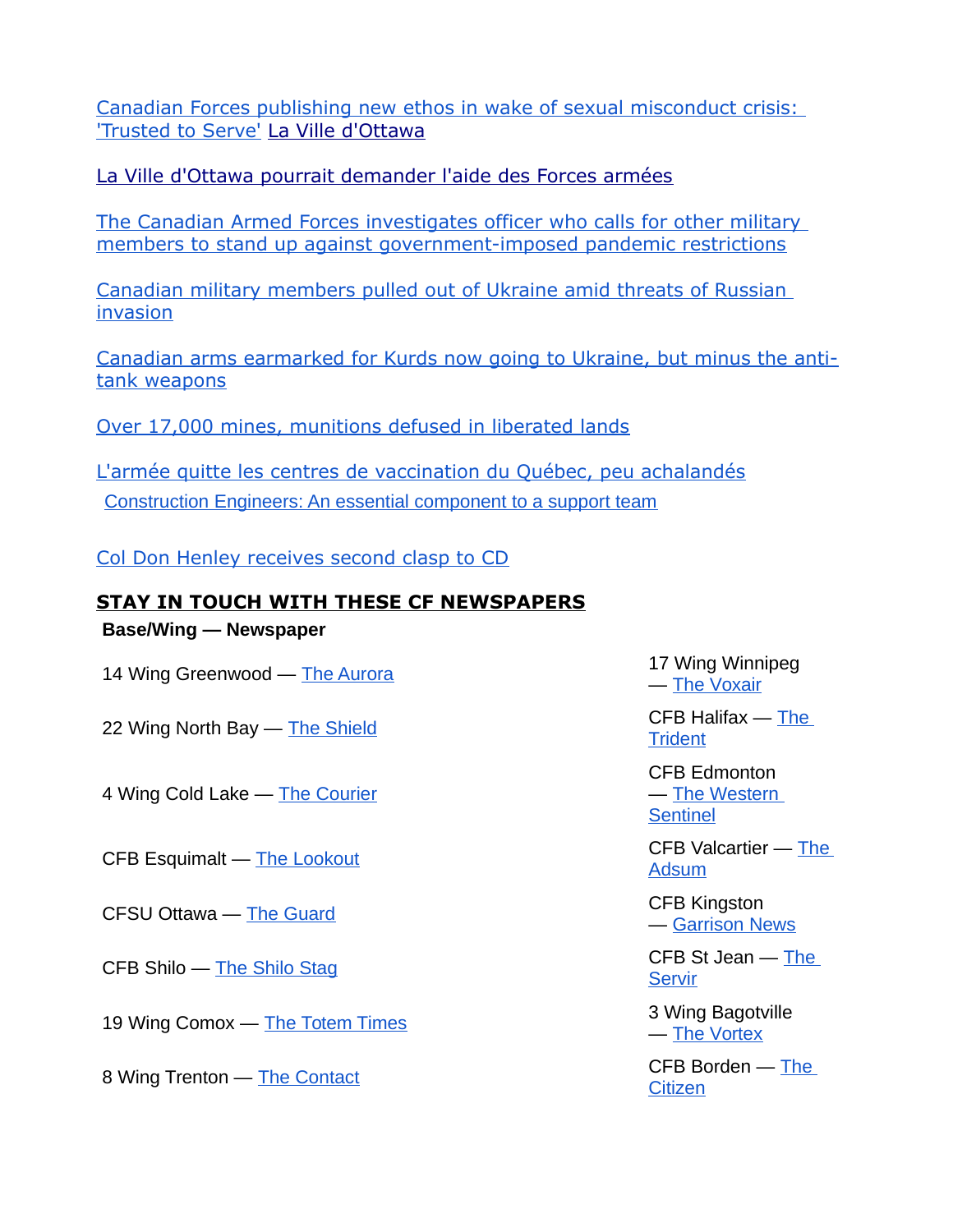## CFB Petawawa — [The Petawawa Post](http://sm1.multiview.com/t/gcH1AAhbaBPWMP0lQLFWeCUK7WaaCCvFQRUoaaaaCCvBRA4L37aa?m=0XkUyTulmblek~25x7Ules.glm~amp;k=mlWikhgzYpXsW~25BtiXse.uX0~amp;e=~7E~amp;4=) **Canada**

| <b>Total</b><br>Percentage<br>of<br>population<br>vaccinated | <b>Total</b><br>Percentage<br>of<br>population<br>fully<br>vaccinated vaccinated | Eligible<br>$(5+)$<br>Percentage<br>0f<br>population        | $(5+)$<br>fully | Eligible<br>Percentage<br>of<br>population<br>vaccinated |                                          |
|--------------------------------------------------------------|----------------------------------------------------------------------------------|-------------------------------------------------------------|-----------------|----------------------------------------------------------|------------------------------------------|
| 84.04%                                                       | 80.42%                                                                           | 88.40%                                                      | 84.59%          |                                                          |                                          |
| $+0.02%$                                                     | $+0.04%$                                                                         | $+0.02%$                                                    | $+0.04%$        |                                                          |                                          |
| <b>Total doses</b><br>administered                           | <b>First doses</b>                                                               | <b>Second</b><br>doses                                      |                 | Third+<br>doses                                          | <b>Received</b><br>doses<br>administered |
| 80,135,122<br>$+61,152$                                      | $+6,437$                                                                         | 32, 132, 167 30, 748, 513 17, 254, 442 84. 78%<br>$+13,588$ |                 | $+41,127$                                                | $+0.06%$                                 |

## **Caregiver Recognition Benefit**

#### [Share this page](https://www.veterans.gc.ca/eng/family-caregiver/financial-programs-services/caregiver-recognition-benefit#shr-pg-pnl1)

QDo you need assistance with daily activities? When you have a serious disability you may need help with activities of daily living such as eating, walking, dressing, etc.

Having a disability sometimes means you need ongoing care to remain in your home. The Caregiver Recognition Benefit recognizes the important role a caregiver delivers on a day-to-day basis by providing them with a tax free, monthly benefit.

#### Do you qualify?

You should apply for the Caregiver Recognition Benefit if:

- you need daily assistance of a caregiver for at least four of your activities of daily living (See: [What are activities of daily living?\)](https://www.veterans.gc.ca/eng/housing-and-home-life/help-at-home/caregiver-recognition-benefit/crb-faq#q5),
- your caregiver is not paid to provide or co-ordinate your care and is over 18 years of age,
- you are not a permanent resident of a nursing home or long-term care facility,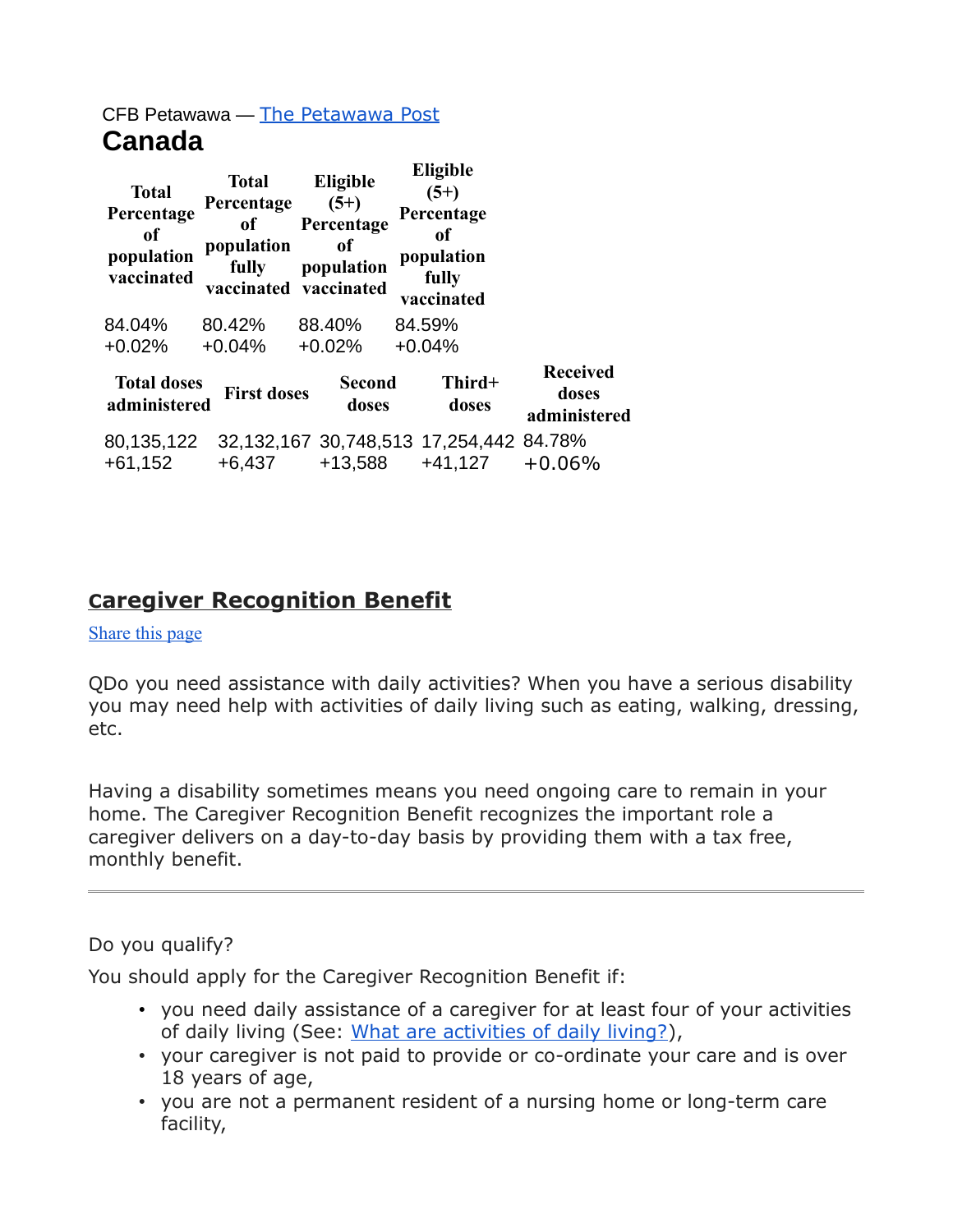- you are a former member of the Canadian Armed Forces, and
- you have a VAC disability benefit\*

\* You may have received your disability benefit as pain and suffering compensation, a disability award or as a disability pension. If you have a disability pension (or POW compensation), you would receive this support through the [Attendance allowance.](https://www.veterans.gc.ca/eng/health-support/physical-health-and-wellness/compensation-illness-injury/attendance-allowance)

#### Before you apply

As part of your application, your caregiver will be asked to provide proof of identity, for example a driver's license. We need this from any person applying to Veterans Affairs Canada (VAC) for the first time.

Fill out the application form with your caregiver. Both of you must sign the form.

To receive this benefit, you may be requested to participate in an additional health assessment. VAC will contact you if an assessment is required.

You can expect a decision within eight weeks of submitting your application. Your caregiver will begin to receive the benefit within nine weeks.

## Apply online

If you are registered for My VAC Account, you can submit your application for this benefit online. My VAC Account offers a guided web form that makes applying easier. If you aren't registered, you can [register now.](https://www.veterans.gc.ca/eng/e_services/register)

#### [VAC Account](https://www.veterans.gc.ca/eng/e_services)

#### Mail or in person

Download the application form. Then, drop it off at a [VAC office or CAF Transition](https://www.veterans.gc.ca/eng/contact)  [Centre.](https://www.veterans.gc.ca/eng/contact) You can also mail your completed application directly to the address listed on the form.

Go to form

## Get help with your application

The staff at any *[VAC office](https://www.veterans.gc.ca/eng/contact) or [Transition Centre](https://www.veterans.gc.ca/eng/resources/transition-centre) can assist you*, or call us at 1-866-522-2122.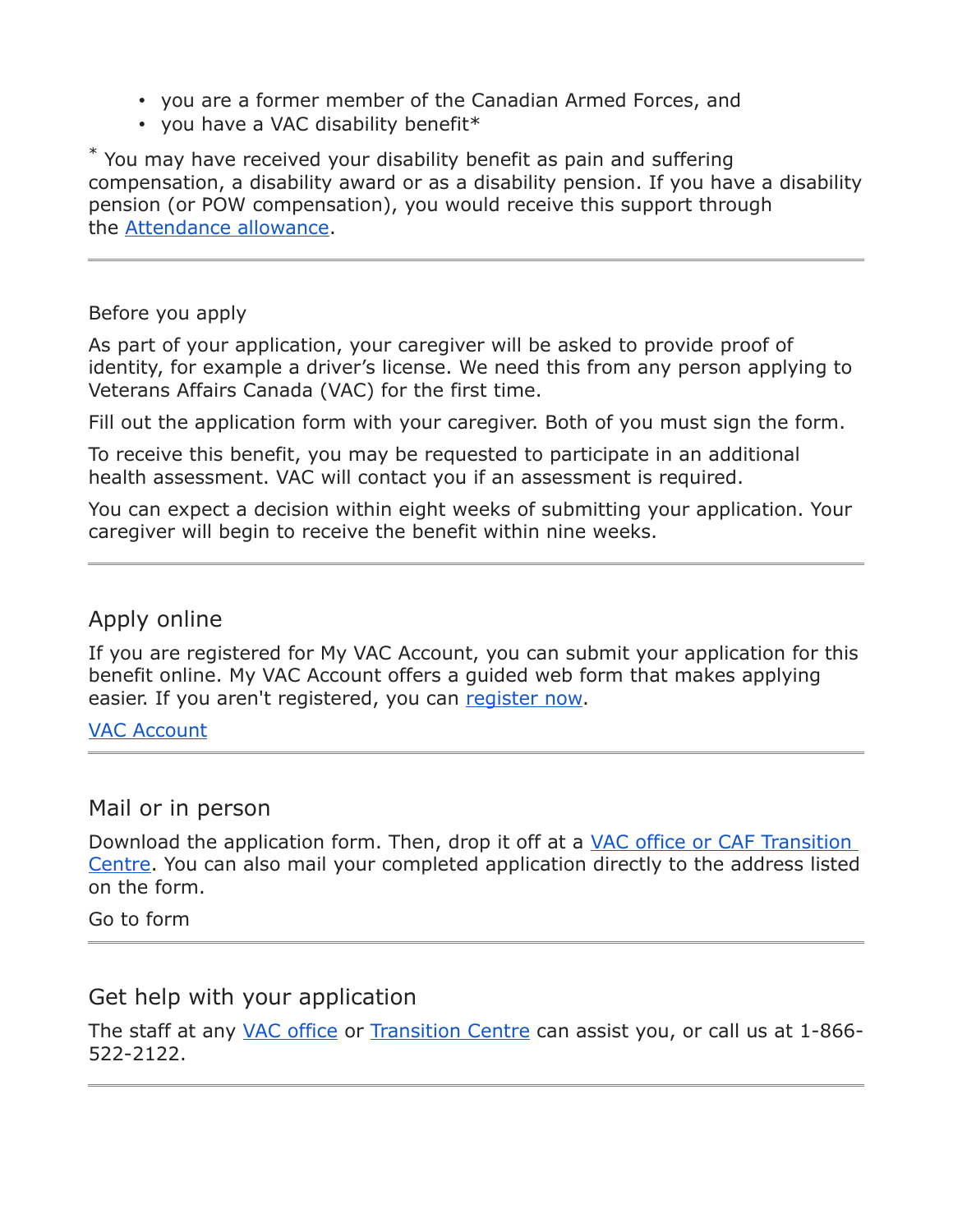# Additional information

## Find out more

See the [current rates.](https://www.veterans.gc.ca/eng/resources/rates#fcrb)

Over time, to ensure your health and well-being, we may perform a review or reassessment of your situation once you're in the program.

Please let us know if your caregiver changes. You will need to submit a new application any time your caregiver changes.

[Watch this video](https://www.veterans.gc.ca/eng/about-vac/news-media/services-benefits-videos#crb) for a quick overview of the Caregiver Recognition Benefit.

## Related programs

[Caregiver Zone](https://caregiverzone.ca/#!/forefront/home) - Online support and resources for those who care for Veterans.

[Disability Benefit](https://www.veterans.gc.ca/eng/health-support/physical-health-and-wellness/compensation-illness-injury/disability-benefits) - Compensation for your service-related injury or illness.

[Attendance allowance](https://www.veterans.gc.ca/eng/health-support/physical-health-and-wellness/compensation-illness-injury/attendance-allowance) - Monthly payments if your health needs require personal care support.

# Frequently asked questions

If I apply for the benefit and get declined, can I appeal?

Yes. If you are not satisfied with a decision you may apply in writing for a review. Learn more about your [review and appeal options.](https://www.veterans.gc.ca/eng/veterans-rights/how-to-appeal)

## If the benefit is paid to my caregiver, why do I need to apply?

Since it is your health needs that require the services of a caregiver, you must apply for the benefit. However, your caregiver is required to complete and sign a section of the application. If you have granted power of attorney to someone, that person may apply on your behalf.

## Is there a time limit to apply for this benefit?

You can apply for this benefit at any time.